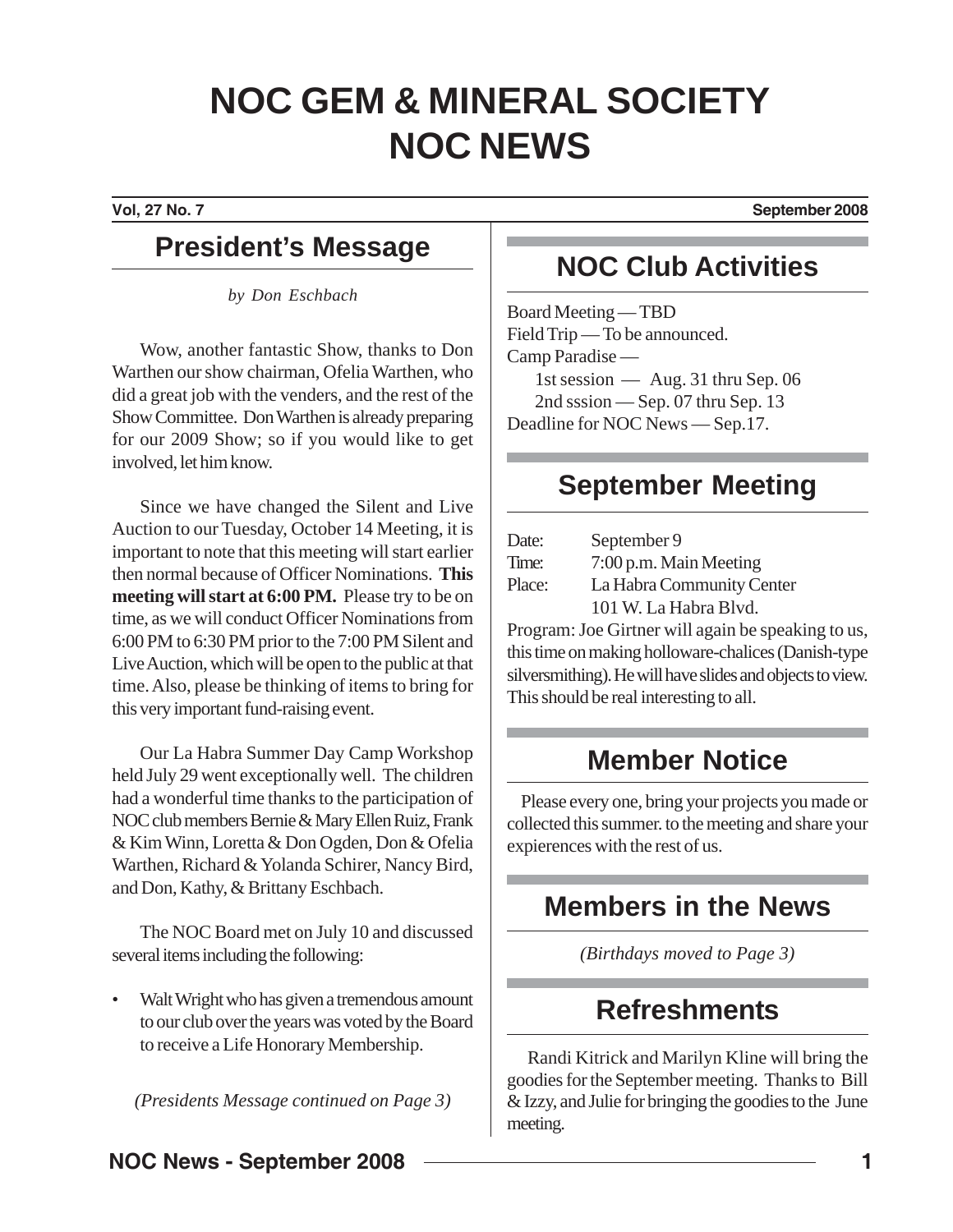## **Shows and Events**

#### **September 13-14 2008, Downey, CA**

Delvers Gem & Mineral Society Woman's Club of Downey 9813 Paramount Blvd. Hours: Sat. 10 - 6; Sun. 10 - 4 Guynell Miller (562) 633-0614 Email: guynellallen@sbcglobal.net

#### **September 25-28 2008, San Bernardino CA**

Orange Belt Mineral Society, Inc. Western Region Little League Ball Park 6707 Little League Dr. Hours: 9 a.m. - Dusk each day Emma Rose Couveau (951) 288-6182

### **October 11-12 2008, Trona, CA**

Searles Lake Gem & Mineral Society "66th Gem-O-Rama" Searles Lake Gem & Mineral Society 13337 Main Street Hours: Sat. 7:30 - 5; Sun. 7:30 - 4 Bonnie Fairchild (760) 372-5356 Email: glgms@wvisp.com Web site: http://www.1.iwvisp.com/tronagemclub/ tronagemclub.html

#### **October 18-19 2008, Whittier, CA**

Whittier Gem & Mineral Society Whittier Community Center 7630 Washington Avenue Hours: 10-5 both days Jay Valle: (626) 934-9764 Email: res19pnb@verizon.net

### **November 1-2 2008, Anaheim, CA**

American Opal Society Clarion Hotel Anaheim Resort 616 Convention Way (off Harbor Blvd.) Hours: Sat. 10-6; Sun 10-5 Jim Lambert (714) 891-7171 Email: jlamb777@yahoo.com Website: opal society.org

#### **November 8-92008, Lancaster, CA**

Palmdale Gem & Mineral Society 2551 W. Ave. H, Hwy 14 Hours: 9 - 5 both days Susan Chaissin-Walblom (661) 943-1861 Email: SLChaisson@yahoo.com Website: pgms@antelecom.net

## **La Habra Chamber of Commerce**

At the Annual Chamber Awards & Installation Banquet Mick Beaumont was awarded "Entrepreneur Of The Year" for his work with the La Habra Business Connection.

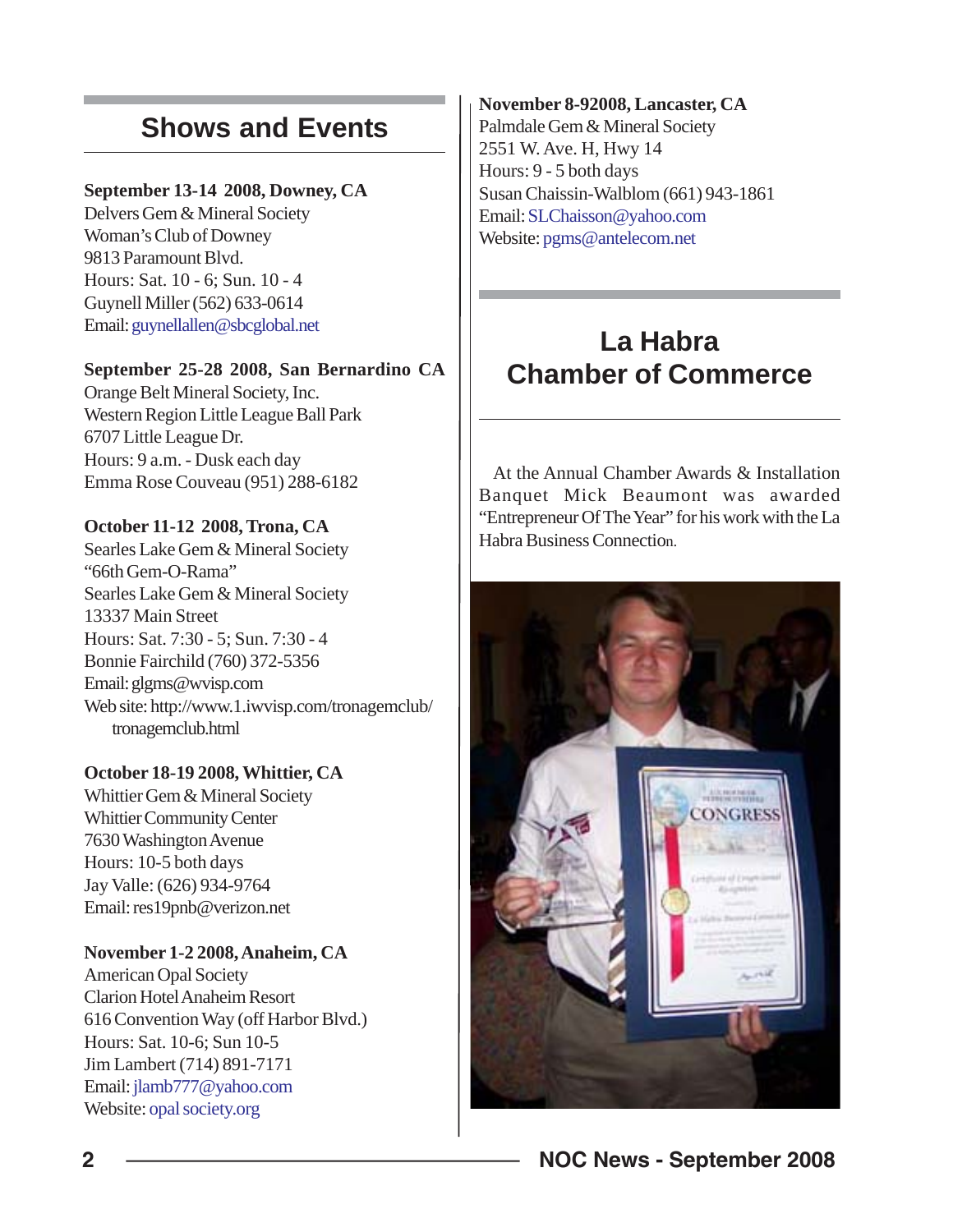### **Members in the News**

Members in the news in **July.**

*Estela Kuethen Kathy Eschbach Marilyn Kline Norberto Elicker*

Your gemstone is Ruby. Your flower is Larkspur or Water Lily.

Members in the news in **August.** ○○○○○○○○○○○○○○○○○○○○○○○○○○○○○

> *John Erskine Sandy Mogan Walton Wright*

Your gemstone is Sardonyx Your flower is Poppy or Gladiolus ○○○○○○○○○○○○○○○○○○○○○○○○○○○○○

Members in the news in **September.**

*Dave Swanston Don Eschbach Don Ogden Don Warthen Eleanore Pleines Evelyn Smith Irene Veloz Leonard Villaescusa Loretta Ogden Milo Perecruz Randi Hetrick*

Your gemstone is Sapphire Your flower is Aster or Morning Glory.

○○○○○○○○○○○○○○○○○○○○○○○○○○○○○

### President's Message

*(continued from page 1)*

- The Board also voted unanimously to increase the size and location of our storage facility. Currently, the club has machines and materials stored at several members home. This item requires a vote by the general membership, because the slight increase in yearly fees were not budgeted.
- I appointed Izzie Burns to chair the Nominating Committee and the Board nominated Ofelia Warthen to be a member of the committee. The NOC Society at the September 9 General Meeting will elect three additional members to the committee.
- The Board also decided to form a Workshop Committee to find a new location for a Club Workshop. Mike Beaumont will chair the committee, which includes John Erskine, and Nancy Bird.
- Loretta Ogden who is in charge of our Christmas Instillation Dinner, announced it will be held Tuesday, December 9 at the La Habra Community Center with the theme, "Christmas on the Desert" and encourages western-style apparel is worn.

That's all for now. Kathy and I look forward to seeing you at the September 9 Meeting!

### **Rules for Cutting Malachite**

*via The Pegmatite 08/2008 (tip from Ed Wengerd in Gem Cutters News, 03/06)*

Malachite should never be cut with oil. The oil soaks in and changes the color of the rock. Use a water coolalnt instead. When working malachite, always use plenty of coolant, work in a well-ventilated place and wear a mask.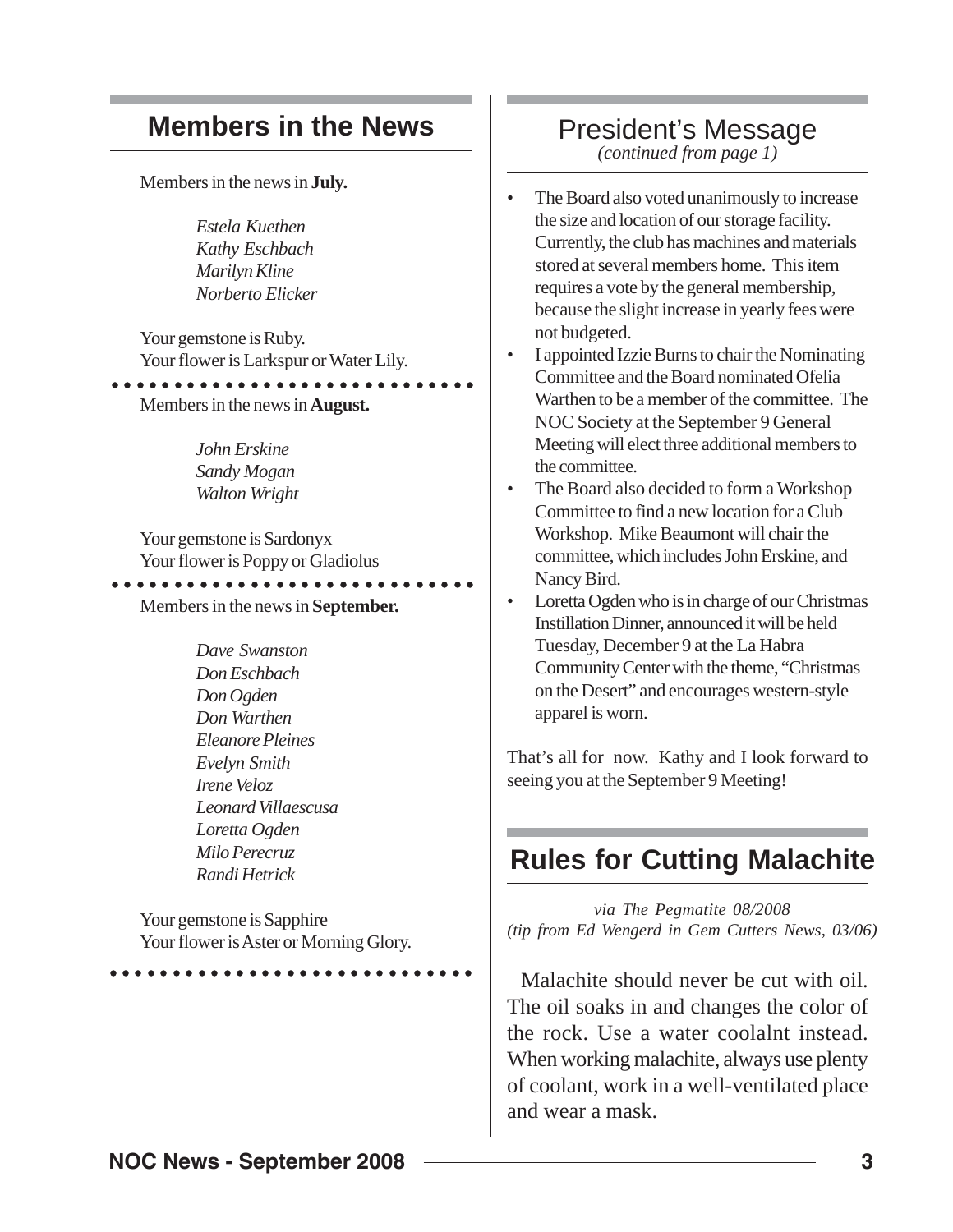### **AFMS Club Rockhounds of the Year California Federation**

*via AFMS Newsletter 08/2008*

North Orange County Gem & Mineral Society honors long time members *Al & Trini Hermosillo.* Both have been given untold hours for the club and it's activities. Al is a silversmithe and artist (painting). Trini is a wonder in the kitchen and with beads and glass. They have both held offices and demonstrated at shows and civic events sometimees planning the events themselves. They make a great pair and we are flad they paired up with us for so many years.

*Submitted by: Loretta Ogden Federation Director*

### **Earth's Inner Temperature**

*via The Pegmatite 08/2008 (Summarized from article by Jeanna Bryner in Live Science, 3/30/07)*

Earthquake-generated seismic waves can penetrate thousand of miles beneath the earth's surface. Scientists can monitor such waves as they pass through the core-mantle boundary, a zone where the mineral perovskite transforms into post-perovskite at certain temperatures and pressures. Using mineral physics (how fast waves travel through different materials), scientists can calculate the temperature of the materials on each side of the boundary. Researchers from M.I.T. measured seismic waves in real time beneath Central America and came up with 6,500 deg. F for the outer core, and 9,000 deg. F for the inner core. Compare that to the surface of the sun: 9,8000 deg F. Pretty hot stuff.

## **Gold Panning Field Trip August 23**

*Photos by Jay Valle*







**4 NOC News - September 2008**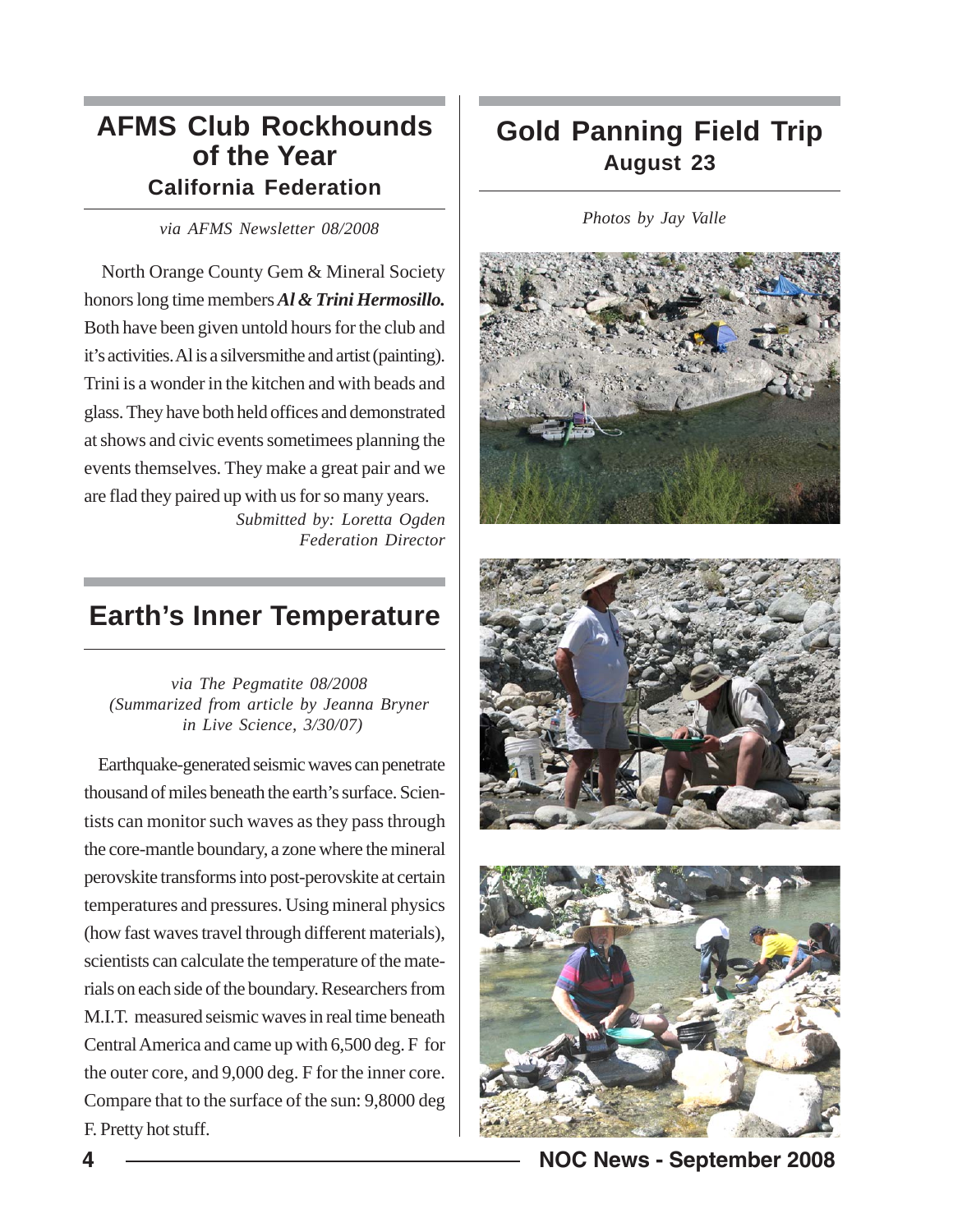## **2008 North Orange County G&M Show**











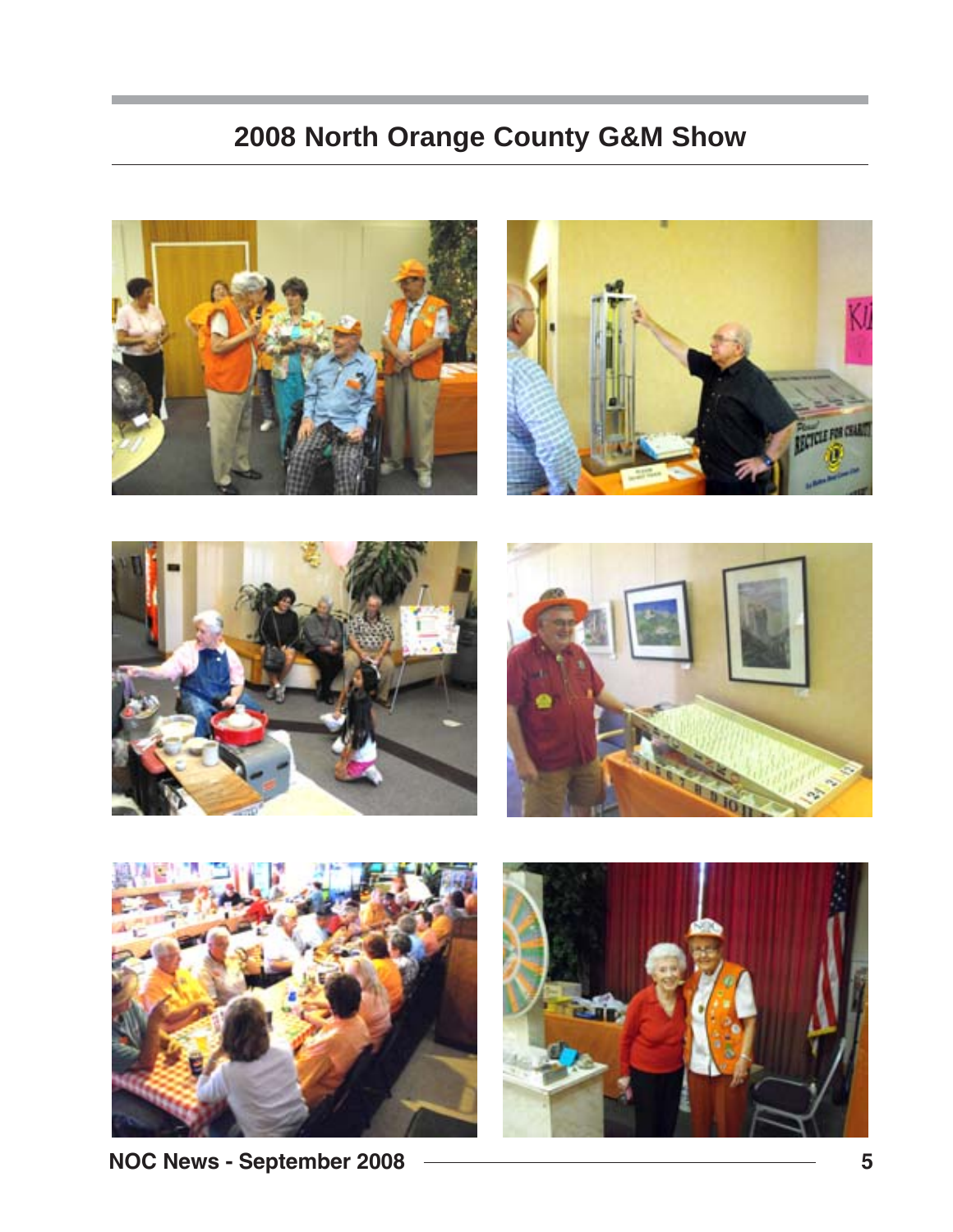### **La Habra Day Camp July 29, 2008**

*By Don Ogden*

Geology at the La Habra Day Camp at the La Habra Veterans Center was hosted by the North Orange County Gem& Mineral Society. The agenda for the workshop was:

Nancy Bird -- fossil table Loretta Ogden -- setting stones in bezels Don Ogden -- take pictures Kathy Eschbach -- setting stones in bezels Brittany Exchbach -- help where needed Mary Ellen Ruiz -- how to make toothpaste Frank Winn -- rock identification & hardness Misha Farinech -- help where needed Ofelia Warthen -- help kids make cabochons Don Warthen -- help kids make cabochons Don Eschbach -- help kids make cabochons











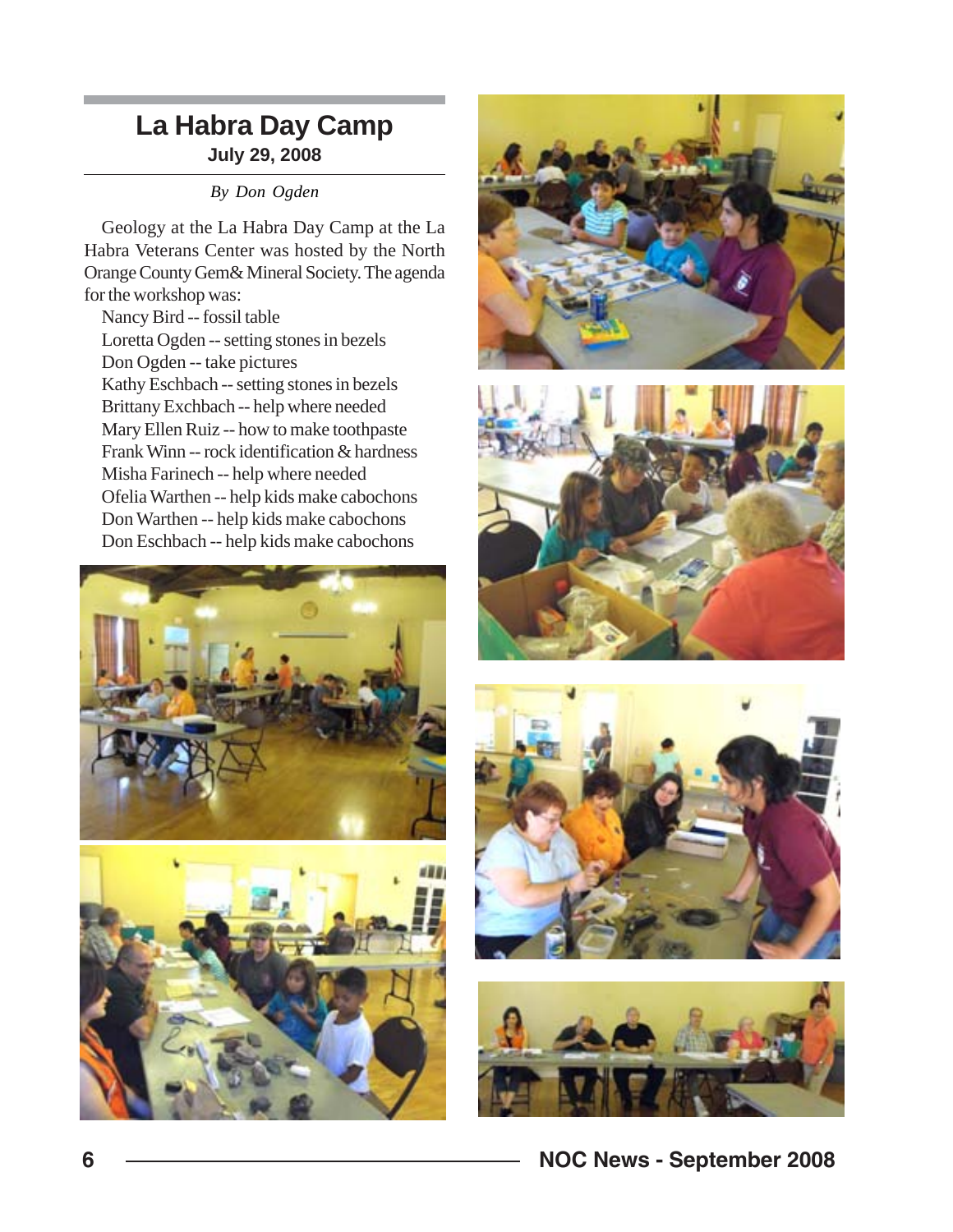### **Field Trip - Ant Hill September 27, 2008**

*By Jay Valle*

**On September 27**, our monthly field trip will be to the "Ant Hill", northeast of Bakersfield. We will collect shark teeth and other marine specimens of the Miocene.

We will meet at 9:30 in the parking lot of the California Living Museum, 10500 Alfred Harrell Hwy;

near the collecting site and the campground. The Kern River Park Campground (661) 868-7000 is a short distance northeast of here. This is a one day collecting trip, however the 2.5 hr. drive from the San Gabriel Valley may motivate you to consider a camp-over.

You will need digging tools,  $1/4$ " mesh screen, gloves, face protection, hat, and water. We will be close to other needed items.

For further information find me at: (626)934-9764 or res19pnb@verizon.net

**See you on the river,**



### **Recycling Used Saw Oil**

*via The Pegmatite 08/2008* (message posted on LA-Rocks on 06/10/08 by Dave Villet)

I use a light mineral-based oil in my saw known as Chevron Superla. Recently, I changed my old oil and

was left with 10 gallons of oil to dispose of. I placed an ad on Craigslist and found someone who lives in Carlsbad area who uses it to make Biodiesel. They gave me permission to share their contact information.

 If you have saw oil to get rid of (not antifreeze) call Kevin or Casey at 858-568-1448.

### **NOC News - September 2008**  2008 **7**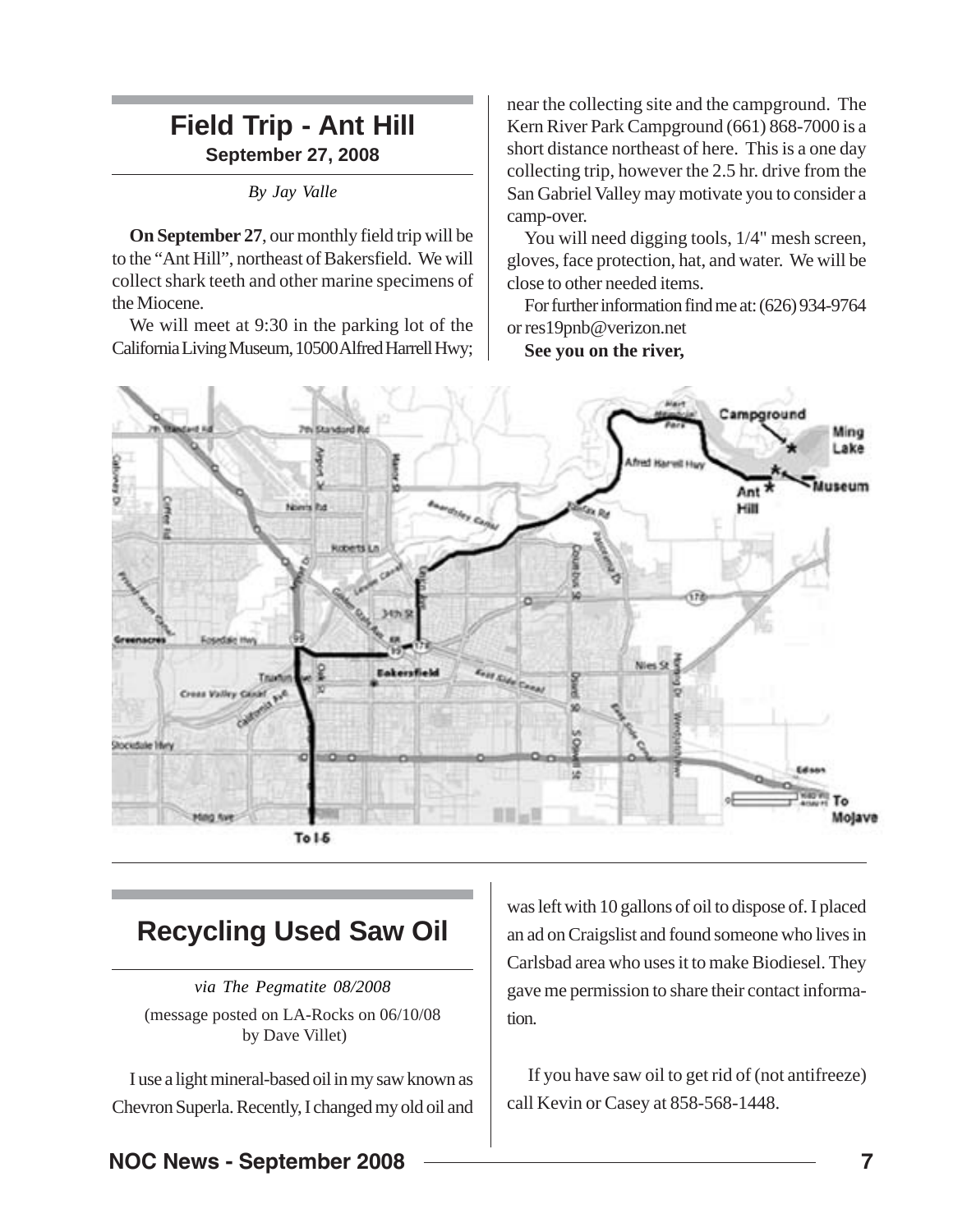## **NOC General Meeting Minutes June 10, 2008**

#### *By Jay Valle, NOC Secretary*

**Call to Order:** President Don Eschbach called the meeting to order at 7:00 PM, followed by the flag salute.

**Attendance:** The meeting was attended by 26 members and 8 guests.

**Program:** Joe Girtner presented a program about the making of an art knife.

#### **<Break & Drawing>**

**April Minutes:** One change was noted on the April Minutes: The April Meeting was attended by 36 members and 2 guests, not 23 members and 1 guest as reported. With changes, the April Minutes will stand as read.

**Membership:** Kathy Eschbach introduced new members Kathleen and Jerry Turner.

**Treasurers Report:** Don Warthen gave the Treasurer's Report for May and a preliminary show income report. There were no corrections to the May Treasurer's Report so it will stand as read.

**Field Trips:** Jay Valle said that the June Field Trip was to the CFMS Show at Ventura, June 27-29. Maps and directions to locations to collect along the beaches on the way to or from the CFMS Show were made available. They were provided by Dave Kelty (PLS). Sometime during the summer months, we will have a field trip to go gold panning. We will let you know when a date/time/location is finalized.

**Federation Report:** Izzy Burns gave the Federation Report and had the following to report - the CFMS Show is coming up in Ventura June 27-29. There is lots of stuff going on each day of the show. The Boy Scouts will be using a large area for the AFMS Scout Badge program and other activities. There will be

several lectures, including programs by Mike Beaumont, Walt Wright, and Bob Jones. The 'Cracker Barrel' is on Friday night and has lots of fun activities planned. If you want to know about Amtrak, call Nancy Bird. Don't forget to wear your NOC badges.

**Librarian:** Ofelia informed us that we did not have the library tonight but it will be back in September.

**Programs:** No program scheduled for September yet.

**Refreshments:** Kathy Valle thanked Izzy Burns who brought ice cream, and Julie West who brought fruit, cookies and other snacks. The September refreshments will be provided by Randi Kitrick and Marilyn Kline.

#### **Show Report:**

- Mike Beaumont personally delivered the Grand Prize.
- Don Warthen committee members for all their hard work during the show.
- Wendi (Erskine) did a great job in the kid's room; John (Erskine) prepared all the banners and signs used in the room and blew up all the balloons for the kids.
- Everyone did a good job throughout the show.
- Misha (Farinech) picked up some great geodes this year.

• Tentative show date for next year: **June 6-7, 2009** (note: we already signed the contract on the banner).

• The 3D Art people did great – it's a learning process for them. They got out and really hustled to get it to work. They acknowledge that they need better signage to direct visitors to their exhibits/ demonstrations, and next time they plan to put stuff in the hallway leading to their room. They were great about advertising the show and worked at getting the word out. They also made some sales.

• We have already received some letters from dealers complimenting us on a great show.

**• Social Secretary**: Nothing to report.

**• Supplemental Agenda:**

• President Don Eschbach congratulated Don Warthen on another successful show. Don E. read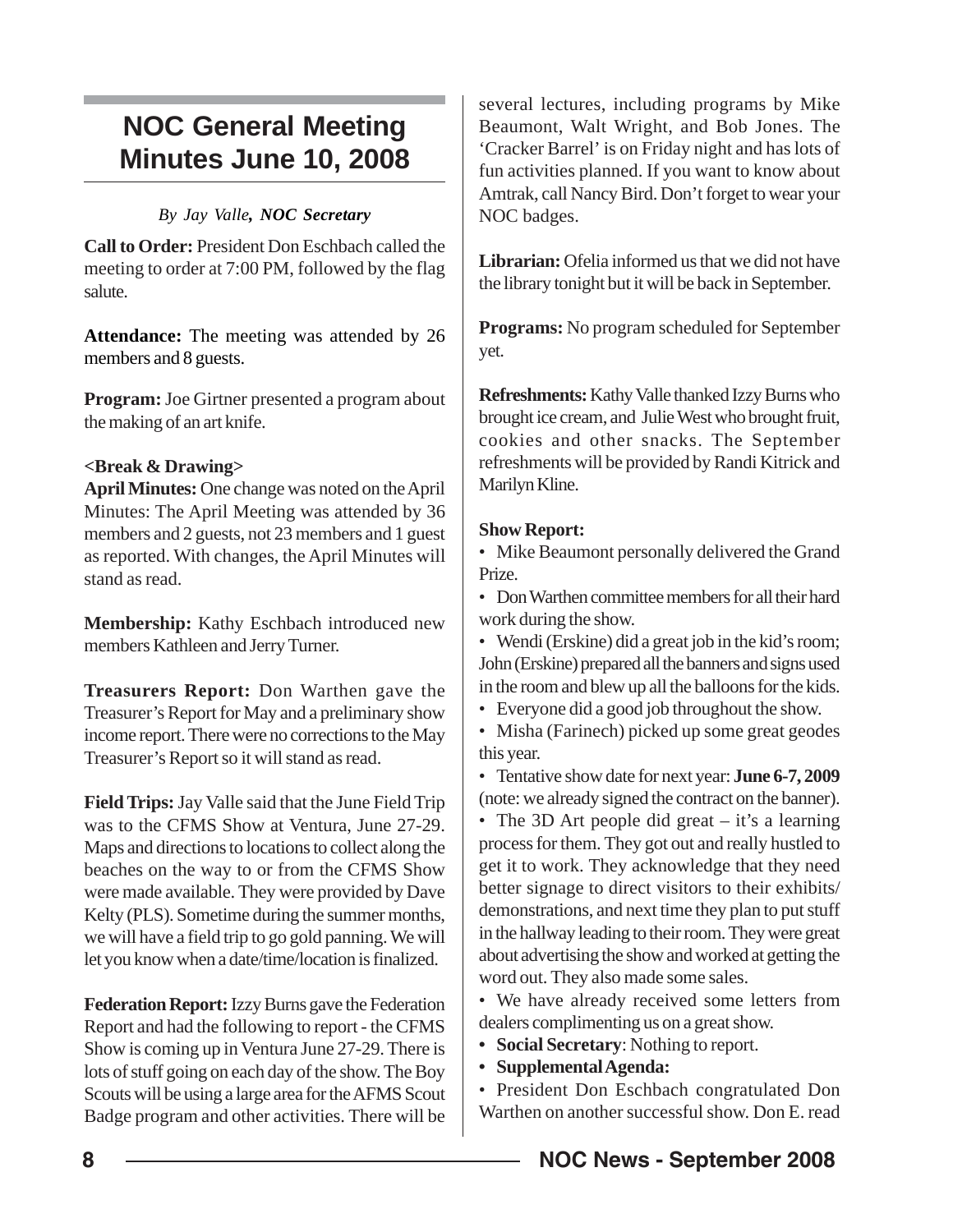letters from two of our show dealers expressing their gratitude and appreciation. They said that they were impressed with the hard work of our members and their expectations were exceeded.

• Congratulation to Jerry and Ginny Grafton on receiving the "Busy Bee" Award, presented by Izzy Burns.

• The Board is investigating the possibility of changing the club storage to the same U-Haul Rental location that we currently rent the moving van during the show. The floor space is 7 ft x 15 ft x 6 ft. The facility has a loading dock and carts for loading and unloading. The rate is \$124.95/month or \$1,488/year. They are open 7 days a week, 7 AM to 7 PM. Our current space is 9 ft x 10 ft x 8 ft so we gain a lot of floor space but lose a little height. The annual cost is about \$40.00 less. The U-Haul location offers easier access, better hours and a more usable floor plan. Because they are open until 7 PM on Sunday, we might be able to transfer the show cases, etc. back into storage right after the show ends at 5 PM. If that isn't enough time, Don E. suggested we could end the show on Sunday at 4 PM to give more tear-down time. Another advantage - this is the same place we rent the truck from. The Board will study the situation more before a decision is made.

• The Summer Picnic is going to be held at Don and Ofelia Warthen's on August 9, 2008 at 4:00 PM. Invitations will be sent out to all club members.

**Old Business:** None.

**New Business:** None.

Meeting adjourned at 8:40 PM.

### **Frieda (Young) Pool April 17, 1909 to June 20, 2008**

*via The Rockhounder 8,/08 , by Jay Valle*

PICO RIVERA – Frieda (Young) Pool, Age 99, a 67 year resident of Pico Rivera and wife of Clarence Pool died Friday, June 20, 2008.

### **NOC News - September 2008 – 2008 – 2008 1908**

Frieda was born April 17, 1909 in Portland, Oregon. She graduated from high school in 1927 and moved with her family to California, where she attended the Woodbury School of Comptometer Operators.

Frieda was a member of the Los Angeles YWCA and Clarence was a member of the YMCA. They met at a dance hosted jointly by the two clubs. One thing led to another and they were married August 16, 1930 at the "Wee Kirk o' the Heather Church" located at Forest Lawn in Glendale, California. Together they raised a daughter and 3 sons.

Frieda worked as a comptometer (on a precursor to the adding machine) for a company in Hollywood, California from 1928 until her marriage. Clarence and Frieda bought their first home in Pico Rivera in 1941 and moved into their present home in Pico Rivera in 1947.

Frieda thoroughly enjoyed being a homemaker (her apple and lemon pies were second to none) and crocheting. She loved to play the piano and was a virtuoso whistler. She also enjoyed rock hounding with her husband; going along on those trips as often as possible. She was a life time member of the Whittier Gem and Mineral Society and the North Orange County Gem and Mineral Society.

Frieda was the bookkeeper for Tagit, a business started by her husband; and also kept the family's finance records.

Frieda Pool is survived by her husband of 77 years, Clarence Pool. She is also survived by a daughter and son-in-law, Patricia and Bob Tryon of Terre Haute, Indiana; 3 sons and daughters-inlaw, Lionel and Gail Pool of San Juan Capistrano, CA; Dan and Collene Pool of Bishop, CA; and Dick and Donna Pool of Tehachapi, CA. Frieda is preceded in death by her granddaughter, Gigi Tryon.

She also leaves 13 grandchildren; 30 greatgrandchildren and 3 great-great-grandchildren.

Frieda was loved and will be missed by family and friends.